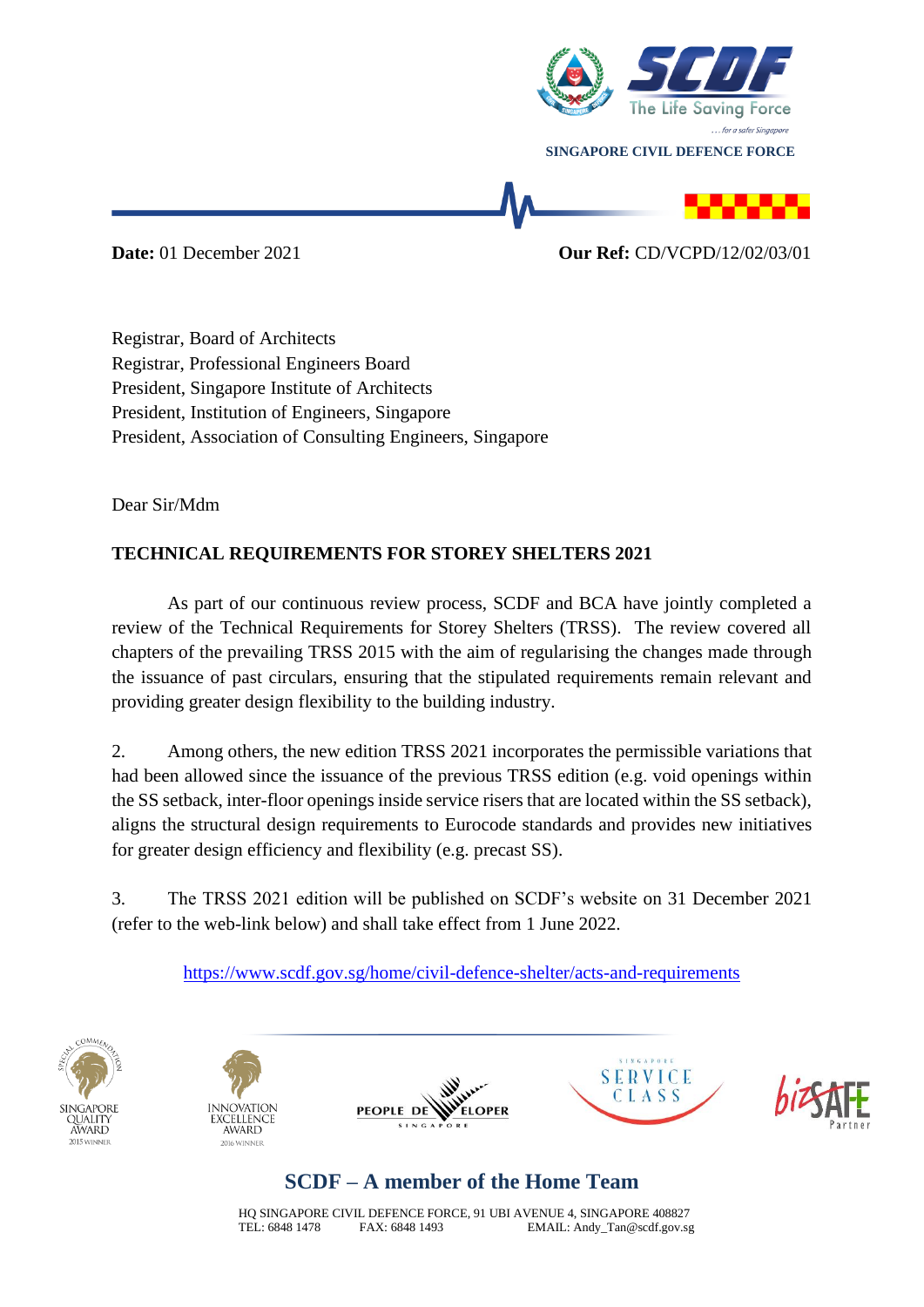

4. The requirements shall apply to the first CD01 plans submitted to BCA from 1 June 2022 onwards. However, developers or QPs may choose to adopt any of the specific requirements with immediate effect. For the latter, if CD01 plans had been approved for a particular project, developers/ QPs must submit an "amendment to approved shelter plans" to incorporate these changes to BCA for re-approval.

5. Please convey the contents of this circular to members of your Institution/ Association/ Board. The circular is also available in CORENET-e-Info: [http://www.corenet.gov.sg/einfo.](http://www.corenet.gov.sg/einfo) For any inquiry or clarification, please contact the undersigned at 6848 1478.

Your faithfully,

(transmitted via e-mail)

MAJ Andy Tan Community Protection Branch *for* Commissioner Singapore Civil Defence Force

Distribution list

CEO, BCA CEO, URA CEO, HDB CEO, JTC CE, LTA CE, Enterprise Singapore



## **SCDF – A member of the Home Team**

HQ SINGAPORE CIVIL DEFENCE FORCE, 91 UBI AVENUE 4, SINGAPORE 408827 TEL: 6848 1478 FAX: 6848 1493 EMAIL: Andy\_Tan@scdf.gov.sg